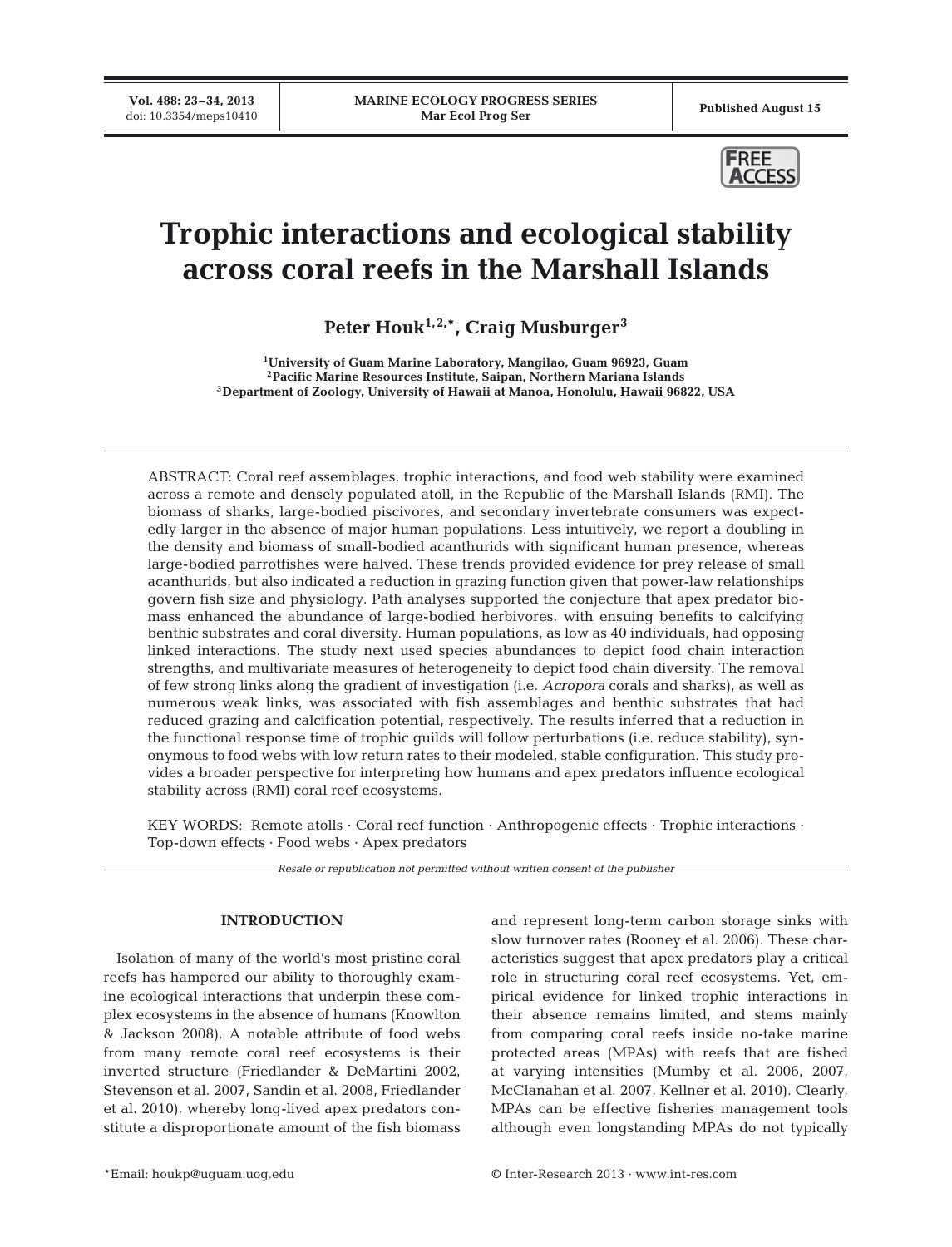support large populations of influential top predators, such as sharks, that are found on remote reefs (McClanahan et al. 2007, Knip et al. 2012). As a result, deeper insight into the consequences of apex predator removal on coral reefs remains more theoretical than empirical.

Existing studies highlight an unintuitive, positive relationship between herbivore assemblages that are dominated by large-bodied species (i.e. species of surgeonfishes and parrotfishes that attain large re productive and adult sizes) and the abundance of several piscivore predators. This relationship has been found along gradients of both fishing pressure (Mumby et al. 2006, Kellner et al. 2010) and rehabilitation following fishing closure (McClanahan et al. 2007). Consistent findings support that wellfounded, allometric relationships likely govern predator-to-prey, body-size ratios for coral reef ecosystems, and may serve as informative proxies of food chain interaction strengths (Emmerson & Raffaelli 2004, Woodward et al. 2005). Human influences such as fishing pressure, which are known to act concomitantly across both predator and prey populations on coral reefs, may oppose the default interactions observed in 'natural' ecosystems. In light of this viewpoint, the present study revisits a fundamental question of coral reef ecology: What are the expected consequences of trophic 'downgrading' on coral reefs?

Food web models show that high apex predator abundances enhance the diversity of food chains that can stably coexist through time because they facilitate the distribution of high and low interaction strengths across a network of linkages (Bascompte et al. 2005, Rooney et al. 2006, Gross et al. 2009). It follows that trophic downgrading, or the removal of higher trophic levels, destabilizes food webs directly through dampening predator–prey cycles, but also indirectly through altered prey–resource interaction strengths in the absence of apex predators (Bascompte et al. 2005, Rooney et al. 2006, Estes et al. 2011, Rooney & McCann 2011). Shifting food web dynamics have been shown to facilitate the establishment of less desirable and more opportunistic ecological states through a variety of cascading interactions (Estes et al. 2011). For coral reefs, this ultimately translates to fewer corals and calcifying organisms, and more algal and heterotrophic growth (Mumby et al. 2006, Nyström 2006). However, limited insight exists to determine and quantify (1) key trophic pathways, (2) how interaction strengths can be measured, and (3) what metrics might portray overall ecosystem stability.

The present study examined coral reef assemblages, trophic interactions, and indicators of food web stability across a remote (Rongelap) and densely populated (Majuro) atoll in the Republic of the Marshall Islands (RMI). We first characterized expected distinctions in coral reef assemblages between the atolls to establish a foundation for examining the degradation process. Relationships between species abundances, diversity patterns, and human presence were then quantified. The relative abundances of species were used to depict food chain interaction strengths, and multivariate measures of heterogeneity were used to depict food chain diversity because they represent useful indicators of food web stability that could be examined along our study gradient (Neutel et al. 2007, Rooney & McCann 2011). Lastly, we performed structural equation modeling (i.e. path analysis) to test whether support existed for linked trophic interactions across humans, apex predators, herbivores, benthic substrates, and coral assemblages. Our approach provides a broader perspective for interpreting how key ecosystem drivers, humans and apex predators, may influence ecological stability on (RMI) coral reefs, and offers a framework to help determine thresholds required for ecosystem sustainability.

## **MATERIALS AND METHODS**

## **Study region and sampling design**

The RMI extends across a large portion of the central Pacific Ocean, including 29 coral atolls with lagoons ranging in size from 10 to over 2000  $km^2$ (Fig. 1). Given their geographic isolation and low human population, abundant marine resources have been reported throughout many of the remote atolls (Beger et al. 2008). Yet, as the fisheries sector continues to develop and remote societies trade more of their resources for economic prosperity, improved monitoring and management is needed to ensure sustainability. To date, the existing doctrine surrounding RMI reefs describes the region in terms of species composition, distribution of macrofauna, and perceived condition (Wells 1954, Hiatt & Strasburg 1960, Pinca et al. 2005, Beger et al. 2008, Richards et al. 2008).

Rongelap and Majuro Atolls were selected for study based upon their strong differences in human presence. Majuro is the capitol of the RMI with 25400 residents. Population density is highest in Delap, the urban center, and generally decreases with distance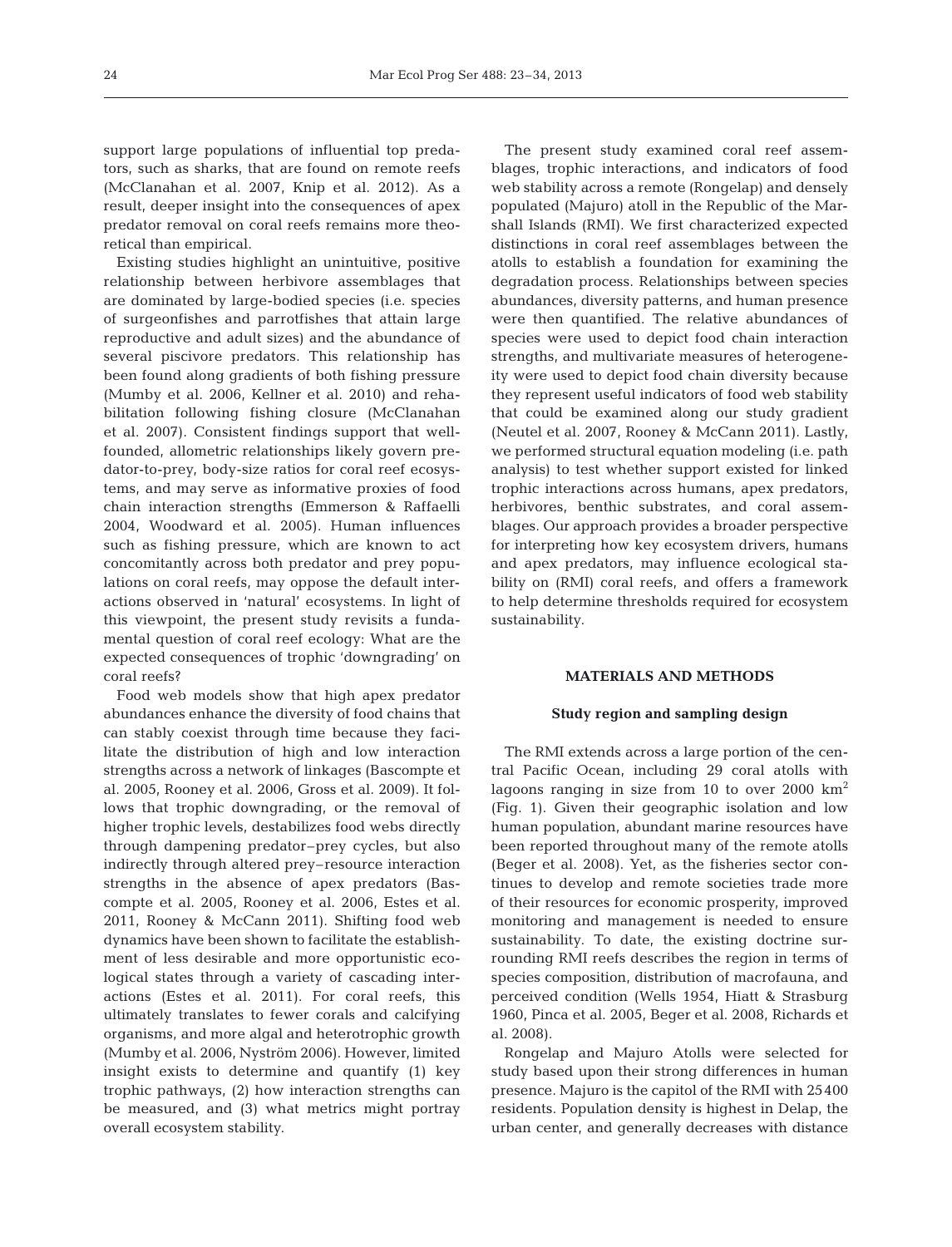

Fig. 1. Micronesia and the Marshall Islands highligh ting the study sites (numbers in bottom panels), Majuro (pop. 25400 people) and Rongelap Atolls (pop. 40 people), with population centers denoted by stars

from town. Both nutrient enrichment and high fishery pressure are perceived concerns on Majuro Atoll, as residents place a strong reliance upon the urban center and marine resources for livelihoods and income generation (Pinca et al. 2005, Beger et al. 2008). In contrast, Rongelap Atoll has remained largely uninhabited for 57 yr due to impacts associated with atomic bomb testing at Bikini Atoll in 1954 (Simon 1997). Currently, major clean-up efforts have been completed, and a resettlement process has begun. A population of approximately 40 construction workers resides on Rongelap while they are rebuilding the local infrastructure. These workers supplement their food imports with fresh reef fish caught primarily by hook-and-line, throw-net, and both day and nighttime spearfishing, exerting an unknown amount of fishing pressure on Rongelap's reefs. Land-based pollution is considered minimal given the sparse human population and limited infrastructure.

Within each atoll, 10 sites were established across patch, channel, and outer reefs, at similar scales of investigation  $({\sim}300\;\rm{km^2};$  Fig. 1). Coral, fish, and benthic assemblages were quantitatively assessed at the 5 to 8 m depth contour, along replicate 25 m transect lines (n = 6 to 8 transect lines, depending upon habitat availability, as patch-reef size was limited at 2 sites). Coral species richness and abundances were

estimated from ten  $1 \times 1$  m quadrats that were tossed haphazardly at equal intervals along the transect lines. Within each, all corals were identified to the species level, and the maximum diameter and the diameter perpendicular to the maximum were recorded for each discrete colony. Coral taxonomy followed Veron (2000). For analysis purposes, corals were also classified by growth form as encrusting, massive, low-relief, and high-relief. High-relief corals were defined by table-and-plate, staghorn, prostrate, and arborescent growth forms. Low-relief corals were defined by corymbose and compactcolumnar growth forms. From the measurements taken, surface area was assumed considering colonies were circular in nature. While the assumption of circularity may introduce some bias for highly branched species, this approach was consistent, and represents the most idealized universal assumption. Coral recruitment was estimated by the number of juvenile (<5 cm) corals belonging to 3 major reef building families that are predominantly broadcast spawners: Acroporidae, Pocilloporidae, and Faviidae (Baird et al. 2009). From these methods a total of 2988 coral colonies were measured, encompassing 33 genera and 141 species.

Fish assemblages were surveyed using a modified stationary point count (SPC) methodology (Bohnsack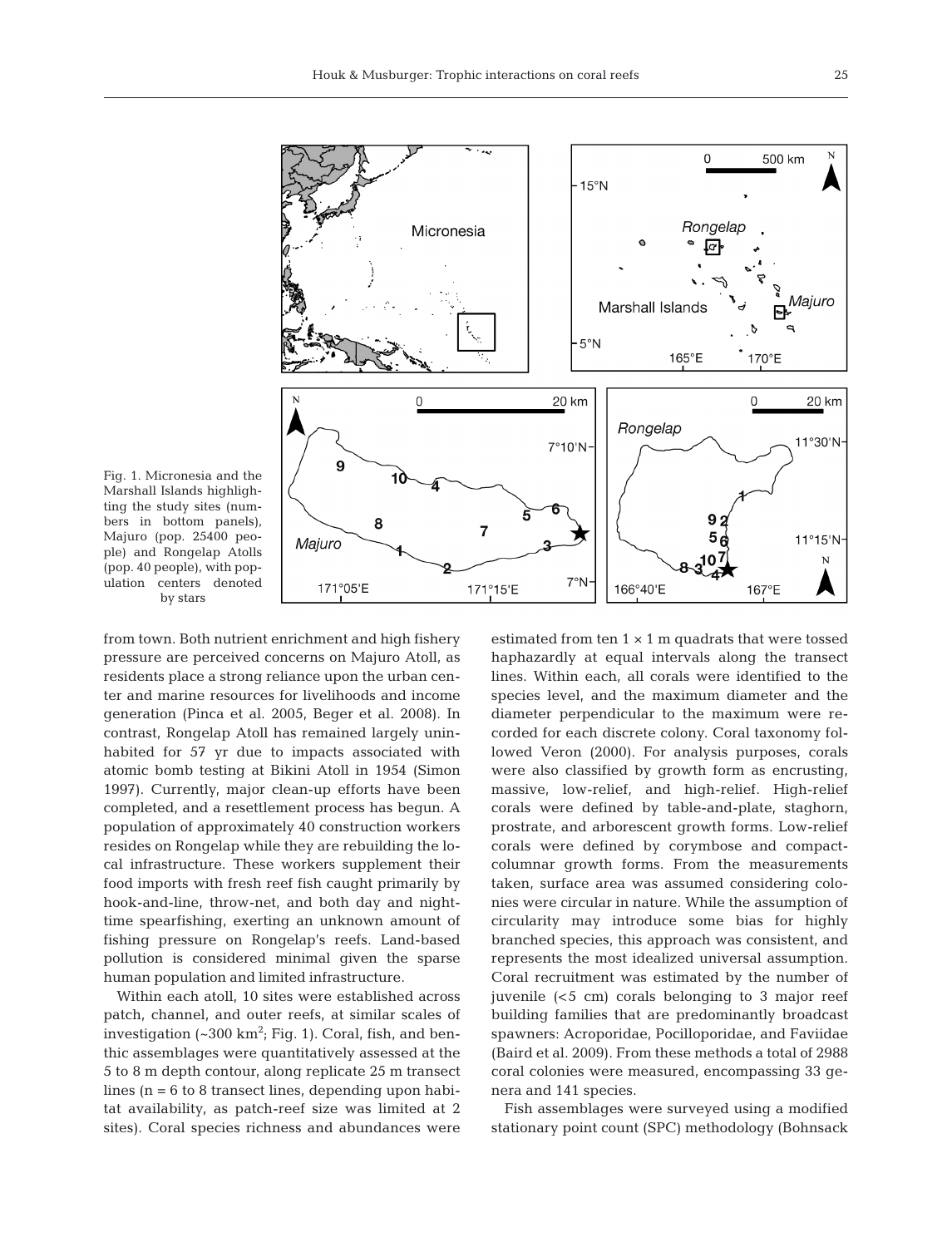& Bannerot 1986). Twelve replicate SPCs spaced at 15 to 20 m intervals were conducted at each site prior to any transect-based work. For each SPC, all target fish within a 5 m radius of the observer during a 3 min period were identified to the species level, counted, and size estimated (to the nearest 5 cm). Target fish were categorized as acanthurids, scarids, serranids, carangids, labrids, lethrinids, lutjanids, balistids, kyphosids, mullids, and holocentrids that are known to be harvested. Sharks were also included. Size estimates were used to calculate biomass based on documented length-to-weight conversion factors (www.fishbase.org). For some analyses, species were grouped by trophic category based upon their reported diet (www.fishbase.org), and/or family. For generating estimates of mean herbivore/ detritivore size at each site, all fish below the 10 cm size bin were removed to avoid the potential influence of recruits. From these protocols, a total of 14680 target fish from 127 species and 24 families were observed.

Benthic substrate abundances were estimated from digital photographs that were taken at 1 m intervals along the transect lines. For each photograph, the substrate under 5 random points was assigned to a pre-defined category using the freely available computer software, Coral Point Count (Kohler & Gill 2006). These methods yielded a total of 125 data points per transect and 500 to 1000 data points per site, resulting in high site-level statistical confidence (Houk & van Woesik 2006). The benthic categories used for analysis were corals (typically genus level, but enhanced to include functional groupings within genera that constituted greater than 5% absolute coverage, such as *Acropora* 'tables', 'staghorn', or 'arborescent'), turf algae (less than 2 cm), macroalgae (greater than 2 cm, to genus level if abundant), fleshy coralline algae known to overgrow coral *(Peyssonnelia* spp., *Pneophyllum* spp.) (Keats et al. 1997, Antonius 1999, 2001), crustose coralline algae, sand, and other invertebrates (genus level if abundant). Finally, while 10 sites were selected for investigation on each atoll, benthic data were only collected from a subset of 7 on each atoll, due to logistical considerations.

## **Data analyses**

Data were first analyzed to describe the nature and magnitude of coral and fish assemblages between Majuro and Rongelap using standard multivariate techniques (PRIMER software package;

see Anderson et al. 2008 for methodology). Data were aggregated at the site level, log-transformed, and Bray-Curtis similarity matrices were generated to define the ecological distances between each pair of sites. Bray-Curtis similarity matrices were calculated by:

$$
S_{(j, k)} = 1 - [\Sigma |Y_{ij} - Y_{ik}| / \Sigma (Y_{ij} + Y_{ik})]
$$
 (1)

where S represents the ecological similarity between the 2 sites ( $j$  and  $k$ ),  $\Sigma$  (numerator) represents the summation of the absolute differences in the abundance of each species  $(Y_i)$  at the 2 sites, and  $\Sigma$ (denominator) represents the sum of the abundances of species (Y*i*) at the 2 sites. Prior to examining interatoll differences, tests of multivariate homogeneity were conducted to determine if the Bray-Curtis similarities were evenly distributed among both atolls (PERMDISP tests). Significantly lower dispersion (i.e. multivariate variance) was found for both fish and coral assemblages on Rongelap (pseudo *t*-statistic > 2.6, p < 0.05, PERMDISP, all assemblages). Given non-homogeneous variances, and the desire to explore variance structures on a similar standardized scale, multivariate comparisons were made using rank-transformed abundance data (ANOSIM tests), and visualized using non-metric, multi-dimensional scaling (MDS) plots. Low stress values associated with MDS plots (stress <0.25) suggest that the structure of multivariate datasets was accurately depicted within 2-dimensional space. Spearman correlations  $(r > 0.5)$  between individual species and the first 2 MDS-plot axes were used to highlight the species that contributed most to the observed multivariate trends. Given that Rongelap is nearly double the size of Majuro, sites on Rongelap were centered around the southwest sector of the atoll. To evaluate potential spatial autocorrelation among sites, correlations between geographic distances and Bray-Curtis ecological distances were examined. No relationships existed for either atoll, suggesting sites were sufficiently separated to avoid significant influences of geographic clustering.

Standard pairwise testing was conducted for several components of the fish, benthic, and coral assemblages to build upon multivariate trends *(t*-tests, Mann-Whitney *U*-tests if assumptions of normality or homogeneity were not met following Box-Cox transformations; Box & Cox 1964). For examining sizeclass distributions of fishes and corals, Kolmogorov-Smirnov (K-S) tests were preferentially used because they explicitly test for differences between 2 sets of cumulative frequency data.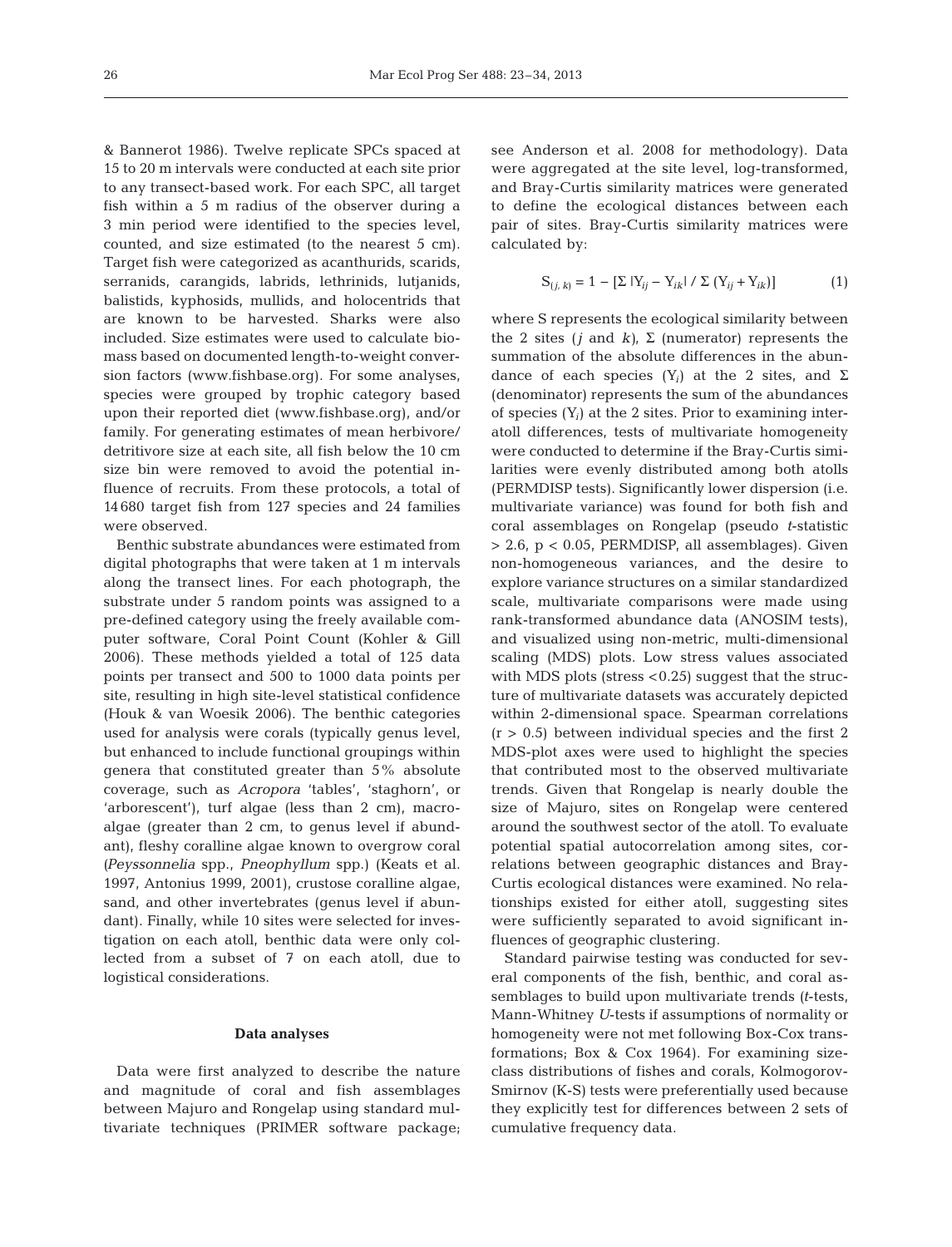## **Multivariate heterogeneity**

Multivariate heterogeneity was next compared across and within the 2 atolls. We defined fish and coral assemblage heterogeneity by the mean Bray-Curtis difference between sites (inter-site heterogeneity) and the mean Bray-Curtis difference between replicates within a site (intra-site heterogeneity). Reported above in Eq. (1), high Bray-Curtis similarity values indicated that species abundances were similarly distributed between sampling units (either between sites or between replicates within a site), while low values indicated less ecological similarity and greater taxonomic isolation. MDS plots and Spearman correlation analyses were used to visualize the multivariate patterns as noted above. Standard pairwise testing was used to examine whether inter-site and intra-site Bray-Curtis similarities differed between the atolls.

In order to exemplify the dependence of fish assemblage structure and biomass upon human presence, we conducted a series of regression analyses using distance from the sparse (40 people) human population on Rongelap as the dependent variable. First, intra-site fish assemblage heterogeneity was regressed against distance from humans. Because sharks were strong contributors to intra-site fish assemblage heterogeneity on Rongelap, we also regressed shark abundances against distance from humans. Finally, as a transition into our results describing linked trophic interactions, we also regressed mean herbivore/detritivore size (as a proxy of grazing potential) against distance from humans. Regression models were all inspected for independence and normality of residuals, and log-transformations of shark biomass were used to reduce skewness.

#### **Linked trophic interactions**

Structural equation modeling (i.e. path analysis) was undertaken to investigate whether the covariance structure between apex predators, human presence, herbivores/detritivores, benthic substrates, and coral assemblage dominance were linked in a predictable fashion that could define a trophic cascade. We used the package lavaan (Rosseel 2012) in R (R Development Core Team 2005) to test whether linked covariance structures were significantly diffe rent from independent counterparts. The trophic linkages examined were predefined by the body of knowledge describing ecological interactions on coral reefs: (1) apex predator biomass enhances herbivore/detritivore biomass and/or mean body size (Graham et al. 2005, Mumby et al. 2006, McClanahan et al. 2007), large herbivore/detritivore populations increase calcifying benthic substrates (Mumby et al. 2007, Lokrantz et al. 2008), and calcifying substrates facilitate coral recruitment and survival (Mumby et al. 2007, Houk et al. 2010), thus reducing coral assemblage dominance (Houk & van Woesik 2010), (2) human presence reduces both apex predators and herbivores/detritivores through fishing (Myers et al. 2007, Ferretti et al. 2010), with similar ensuing relationships to the benthic and coral assemblages, and (3) human presence directly reduces favorable benthic substrates through the addition of land-based pollution (Smith et al. 2010), with similar ensuing relationships to coral assemblages (Fig. 2). Human presence was calculated as (distance from atoll's human population center × human population) + (distance from nearest point of any human pre sence  $\times$  human population in the localized vicinity). Rongelap had a single population center so human presence was calculated by the linear distance from the sparse population multiplied by 40 people, as noted above for regression models. Prior to conducting path analyses all variables were logtransformed to account for skewness. Chi-square tests and comparative fit indices (CFI) were used to examine the degree of difference from independent models, with chi-square values greater than 0.05 (i.e. a poor fit with independent covariances) and CFI indices near 1 suggesting significance. Second, rootmean square errors (RMSE) were used to estimate the difference between the mean covariance residuals, whereby values close to 0, with a cutoff of 0.05, confirm significance.



Fig. 2. Hypothesized trophic cascades investigated using path analyses. All combinations of the trophic guild attributes on the left hand side of the figure were examined; human presence was quantified as explained in 'Materials and methods: Linked trophic interactions'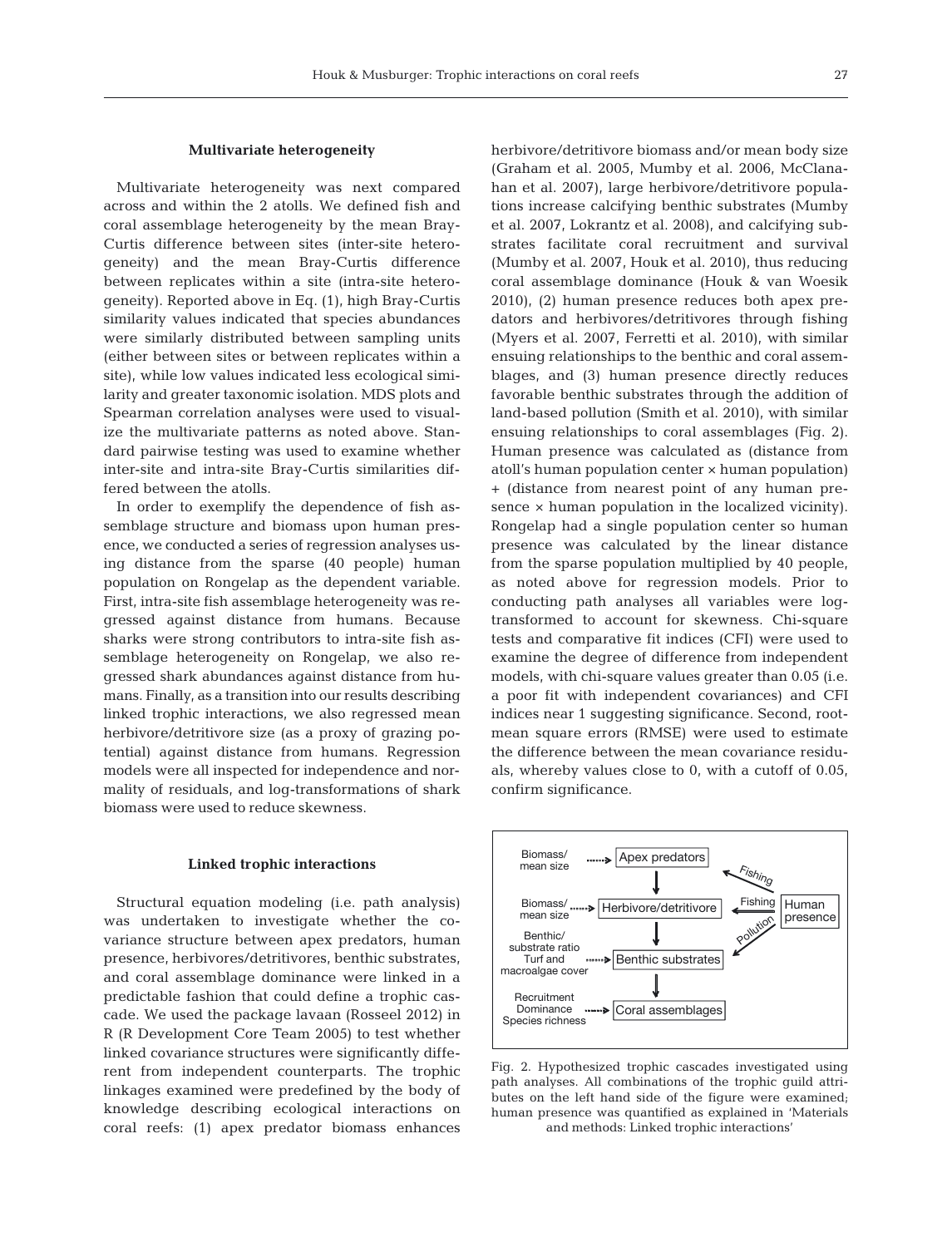# **RESULTS**

Expected differences in coral and fish species abundance patterns were observed between the atolls  $(ANSISM R-statistic > 0.55, p < 0.001; Fig. 3a,b). Bio-$ mass of sharks, large-bodied piscivores, and invertebrate consumers was larger on the sparsely inhabited atoll of Rongelap (Fig.  $4 \&$  Fig. S1 in the Supplement at www.int-res.com/articles/suppl/m488p023\_supp. [pdf\). A](http://www.int-res.com/articles/suppl/m488p023_supp.pdf)ccordingly, shark, grouper, and snapper biomass had strongest correlations with the horizontal axis of the MDS plot (Spearman's  $r > 0.6$ ; Fig. 3b). Most notably, shark biomass was an order of magnitude higher on Rongelap compared to Majuro (mean

of 63.1 and 3.2 kg per SPC, respectively). In contrast, small-bodied herbivore and detritivore surgeonfishes doubled in numeric density and biomass on Majuro, while parrotfishes were halved  $(p < 0.01$ , for pairwise comparisons). These findings were highlighted by significant reductions in 3 common scraper-andexcavator genera *(Chlorurus* spp., *Hipposcarus* spp., and *Cetoscarus* spp.), and an overall dominance of fewer species (most notably the small surgeonfish *Ctenochaetus cyanocheilus*, but also 2 parrotfish, *Scarus rubroviolaceus* and *S. ghobban*; ANOSIM Rstatistic =  $0.45$ ,  $p < 0.001$ ; Fig. S2 in the Supplement). In contrast, planktivore surgeonfishes were lower in both numeric density (p < 0.001, *t*-test) and size on



Fig. 3. Multi-dimensional scaling plots highlighting the differences between (a) coral and (b) fish assemblages from Majuro and Rongelap, based upon data aggregated at the site-level. In addition to clear differences in assemblage composition, assemblage heterogeneity (i.e. clustering of samples) also differed, as greater taxonomic distinction existed between sites on Majuro (c,d). Reef types were surrogates of coral assemblage heterogeneity, as reduced clustering was evident on Majuro in association with reef type. Yet, intra-site heterogeneity showed opposite patterns. Taxonomic differences between replicate measures of the coral assemblage within each site were higher with reduced human presence on (e) Rongelap compared with (f) Majuro. Note: (e) and (f) represent the same MDS plots as (c) and (d), with numbers indicating site replicates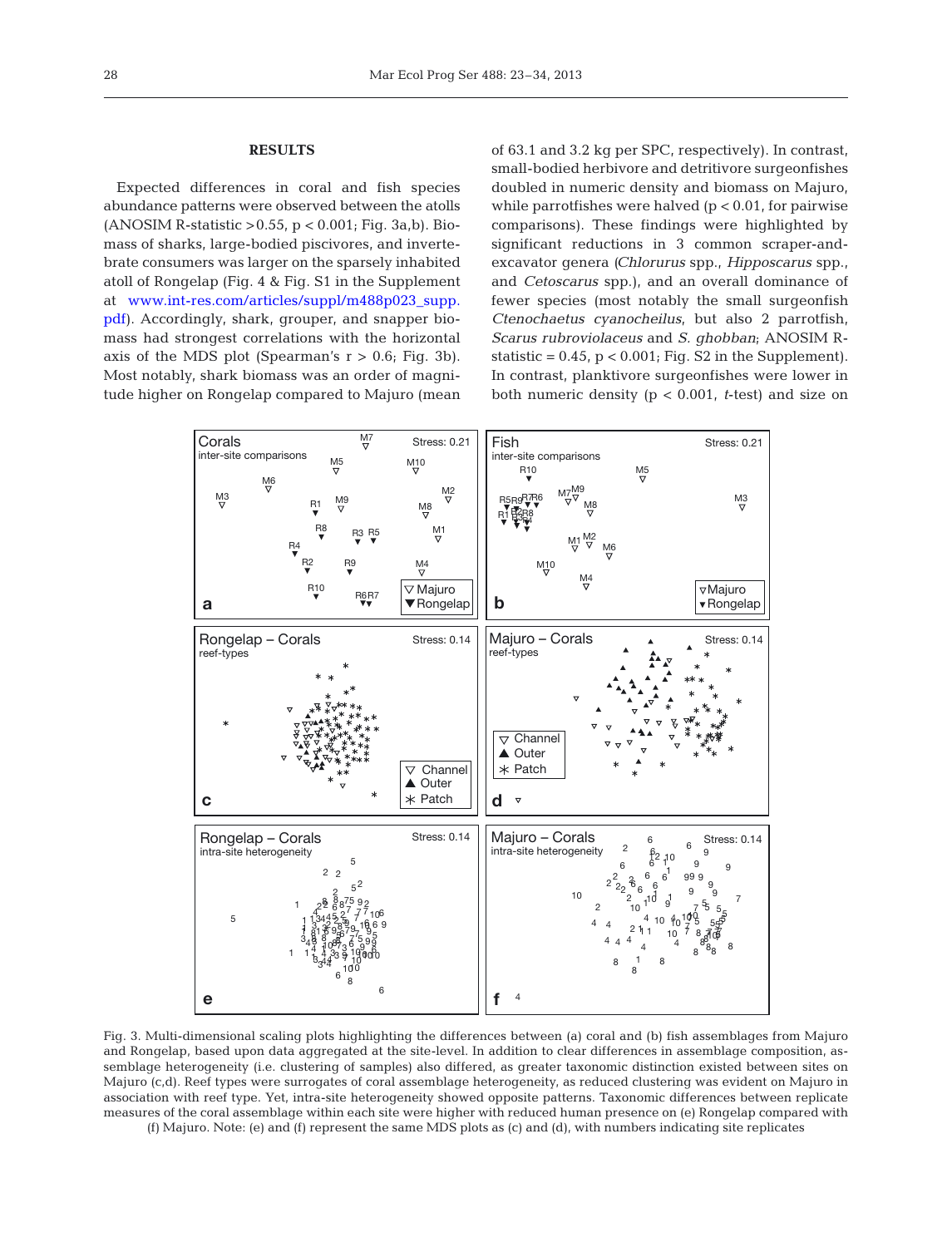

Fig. 4. Cumulative size-frequency distributions for dominant fish families observed on the study atolls. Sample sizes (n) for Majuro and Rongelap are provided at the top and bottom of each graph, respectively, and serve as a good indicator of overall biomass when considered alongside size-frequency distributions. Asterisks indicate differences between atolls (Kolmogorov-Smirnov tests,  ${}^*p < 0.05$ ,  ${}^{**}p < 0.01$ ,  ${}^{***}p < 0.001$ )

Majuro ( $p < 0.001$ , K-S test), mainly due to the absence of *Naso hexacanthus*, *N. brevirostris*, and *N. annulatus*.

In addition to compromised fish populations, increased opportunistic, non-calcifying algal substrates were found on Majuro (p < 0.01, *t*-test, ratio of non-calcifying versus calcifying substrates grouped; Fig. S3 in the Supplement) where turf, fleshy coralline, and macroalgae were more abundant, and crustose coralline algae was less abundant. Densities of encrusting and massive coral species were similar for both atolls (p > 0.05, *t*-tests), yet smaller colony sizes existed on Majuro (p < 0.01, *t*-tests). High-relief corals showed less overall difference in mean abundance, but greater variances on Majuro suggested that inter-site differences were larger (Fig. S4 in the Supplement). Growth form differences were supported by species composition trends. Reduced abundances of several staghorn *Acropora*, as well as *A. palifera*, *A.* c.f. *tortu osa*, *A. florida*, *A. lovelli*, and en crusting *Montipora* were found on Majuro, as the assemblages became more often dominated by *Porites rus* (Fig. S5 in the Supplement). Collectively, coral assemblage trends were well summarized by species accumulation patterns, as fewer species ac counted for the majority of coral coverage on Majuro (p < 0.01, *t*-test between the slopes of cumulative dominance curves for Majuro and Rongelap; Fig. 5).

### **Multivariate heterogeneity**

While fish and coral assemblages were clearly distinct between the 2 atolls, deeper examinations of multivariate heterogeneity facilitated an understanding of the mechanisms behind the degradation process. Larger inter-site heterogeneity was found for coral and fish assemblages on Majuro, indicating an increase in taxonomic isolation between sites where human influences were most pronounced (p < 0.01, *t*-tests between Bray-Curtis inter-site similarities for both corals and fishes between the 2 atolls; Fig. 3a,b). Reef types were associated

with these trends for coral assemblages, as taxonomic isolation was attributed to greater distinctions between patch, channel, and outer reefs on Majuro  $(ANSIMAF-statistic = 0.51$  for coral assemblage difference between reef types,  $p < 0.01$  compared with Rongelap (ANOSIM R-statistic < 0.19; Fig. 3c,d). Reef types were less influential predictors for inter-site food fish assemblage differences (ANOSIM R-statistic <0.2 for both atolls), which were better explained in accordance with proximity to human presence.

Opposite patterns emerged when examining the intra-site heterogeneity (i.e. taxonomic redundancy among replicate coral quadrats or fish SPC at any particular site). The mean Bray-Curtis similarity among replicate coral quadrats within each site was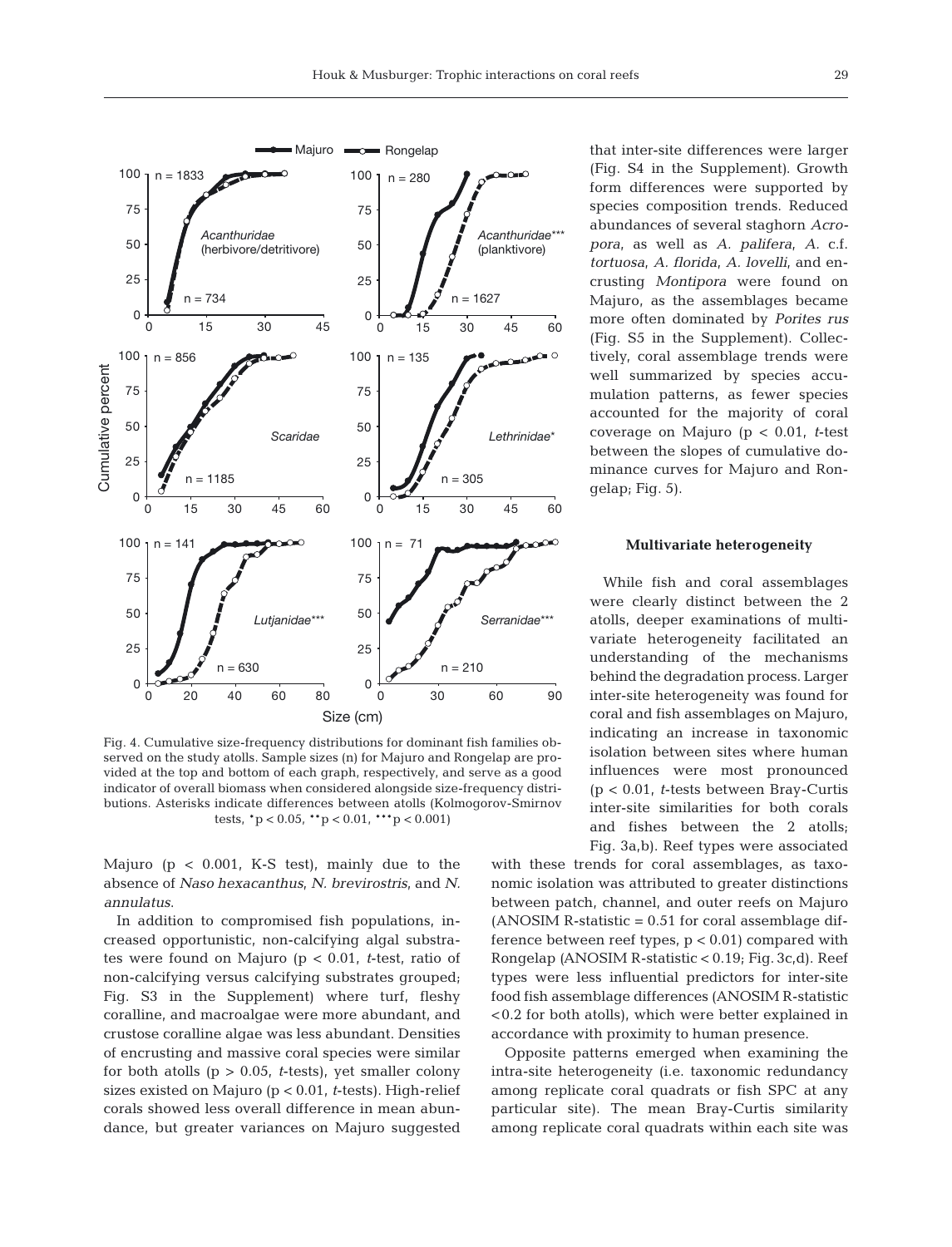

Fig. 5. Cumulative species-dominance distributions for coral assemblages at Majuro and Rongelap (legend numbers refer to site location; see Fig. 1)

significantly greater on Majuro compared with Rongelap (p = 0.004, *t*-test between similarities for corals between the 2 atolls; Fig. 3e,f), with a similar trend suggested for replicate fish SPC (p = 0.07, *t*-test between intra-site similarities for fish). Thus, fewer species began to constitute more and more of the coral coverage and fish biomass within each site on Majuro, indicating a reduced network of species interactions.

Positive relationships between intra-site heterogeneity and human presence were strongest and most pronounced for fish assemblages along a gradient of distance from the sparse human population on Rongelap Atoll ( $R^2 = 0.42$ ,  $p < 0.05$ , regression between distance and Bray-Curtis, intra-site similarity values; Fig. 6). Along this same gradient, there was also a significant, negative relationship between shark biomass and distance to humans ( $R^2 = 0.74$ ,  $p =$ 0.02; Fig. 7), as well as a positive relationship be tween herbivore/detritivore size and distance to

Increasing distance from sparse human population (40 people)



Fig. 6. Multi-dimensional scaling (MDS) plot highlighting growing intra-site heterogeneity (i.e. reduced clustering) for fish assemblages with distance from the sparse population on Rongelap Atoll (40 people). Numbers represent replicate stationary point count fish surveys within each monitoring site. Vectors indicate functional fish groups that were the strongest drivers of the MDS plot structure

humans ( $R^2 = 0.77$ ,  $p < 0.001$ ). The cumulative results indicated that human presence and/or apex predator biomass represented an origin for a series of linked trophic interactions.

#### **Linked trophic interactions**

Path analyses determined that 2 interaction chains had significantly higher covariance structures compared with independence models (Fig. 8), and were considered to represent trophic cascades that spanned across functional guilds within coral reef food webs. Foremost, human presence was negatively related to herbivore/detritivore size, herbivore/detritivore size was positively related to calcifying benthic substrates, and calcifying substra tes were associated with reduced coral dominance  $(p = 0.48, CFI = 1.00, RMSE < 0.01)$ . Second, apex predator biomass was positively related to mean herbivore/detritivore size, herbivore/detritivore size was negatively related to non-calcifying benthic substrate, and non-calcifying substrates were positively related to coral dominance  $(p = 0.38, CFI =$  $0.99$ , RMSE =  $0.05$ ). Thus, humans and apex predators both represented origins for ensuing ecological cascades; however their roles were opposite as suggested by their negative correlation (Fig. 8 & Fig. S6 in the Supplement). Notably, interaction chains that in cluded direct relationships between human pres-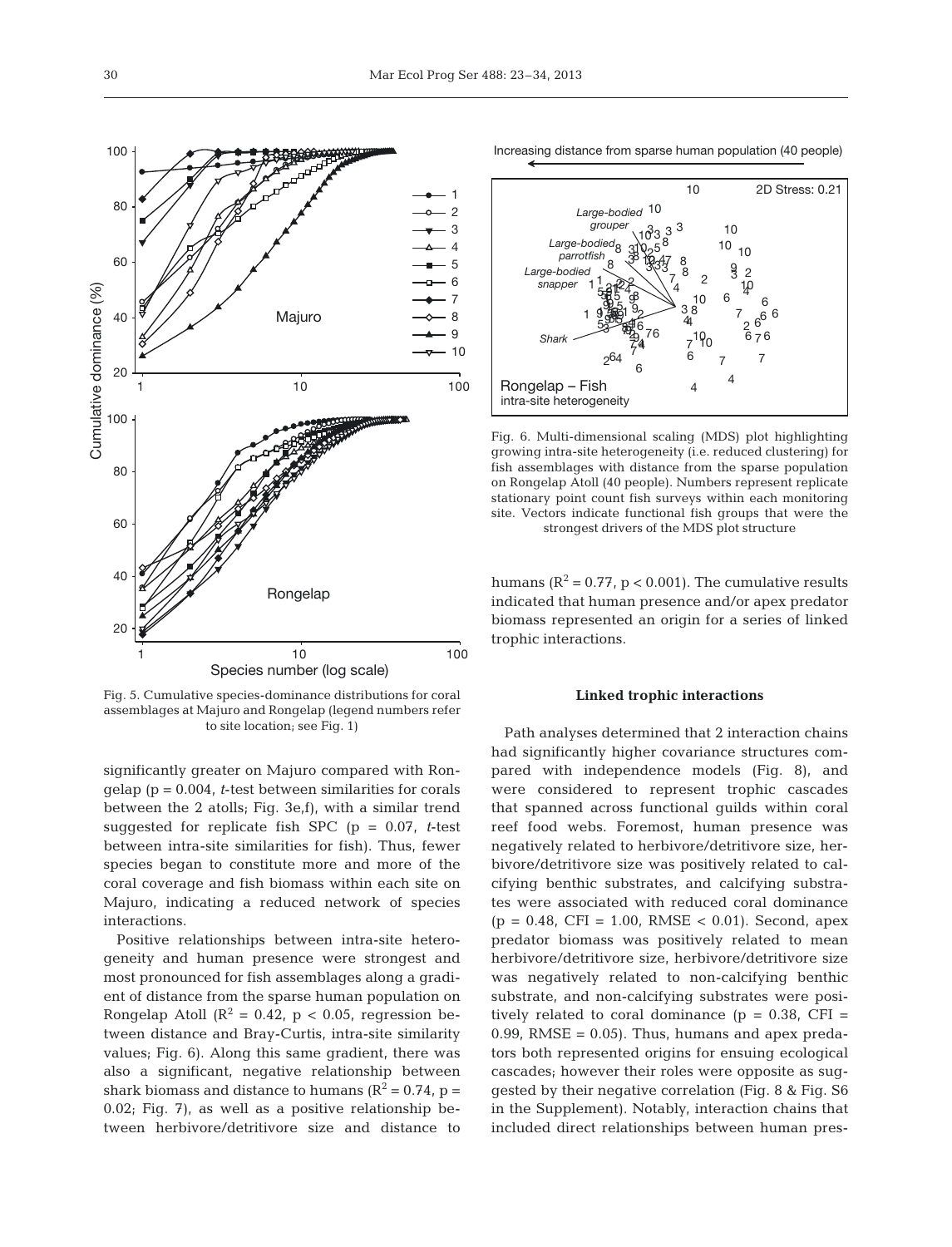

Fig. 7. Regression between mean (±SE) shark biomass, herbivore/detritivore size, and distance from the sparse population on Rongelap Atoll (40 people). Best-fit models with the lowest Akaike Information Criterion scores are described in 'Results: Multivariate heterogeneity'. SPC: stationary point count

ence and apex predators as part of a larger, fully connected model explained less of the covariance structures as compared with the 2 models described above. In addition, no interaction chains that incorporated direct linkages between human influence and benthic substrates were found to be significant, suggesting that proxies for pollution were weaker drivers of ecological patterns in comparison to topdown influences.

# **DISCUSSION**

The present findings reinforce how sensitive many remote coral reef ecosystems are to human presence (Ferretti et al. 2010, Saavedra et al. 2011, Nadon et al. 2012). Apex predator biomass enhanced the size of herbivore/detritivore fish populations and provided benefits to the benthic and coral assemblages, while human presence, as low as 40 individuals, reduced fish size, calcifying substrates, and coral diversity in a predictable manner. Previous studies have linked apex predator biomass to larger grazing fish populations and reductions in fleshy algal biomass (Mumby et al. 2006, Newman et al. 2006), and have also linked enhanced grazing fish abundance inside marine protected areas with reduced algal

substrate and improved coral cover (Mumby & Harborne 2010). This study was unique in that we detected trophic interactions spanning 4 functional guilds associated with coral reef food webs. Central to our findings was the transition in herbivore/detritivore fish assemblages from being dominated by large-bodied parrotfish species that are less territorial, to being dominated by smaller-bodied parrotfishes and surgeonfishes with increased population



Fig. 8. Path analyses results highlighting 2 significant trophic cascades originating from (1) the positive influence of apex predator biomass on herbivore size (solid arrows) and (2) the negative influence of human presence on herbivore size (dashed arrows). Covariance structures of both models were significantly higher than independent models. Numbers associated with single-headed arrows indicate standardized regression coefficients, while the dashed double-headed arrow between apex predator biomass and human presence indicates their correlation coefficient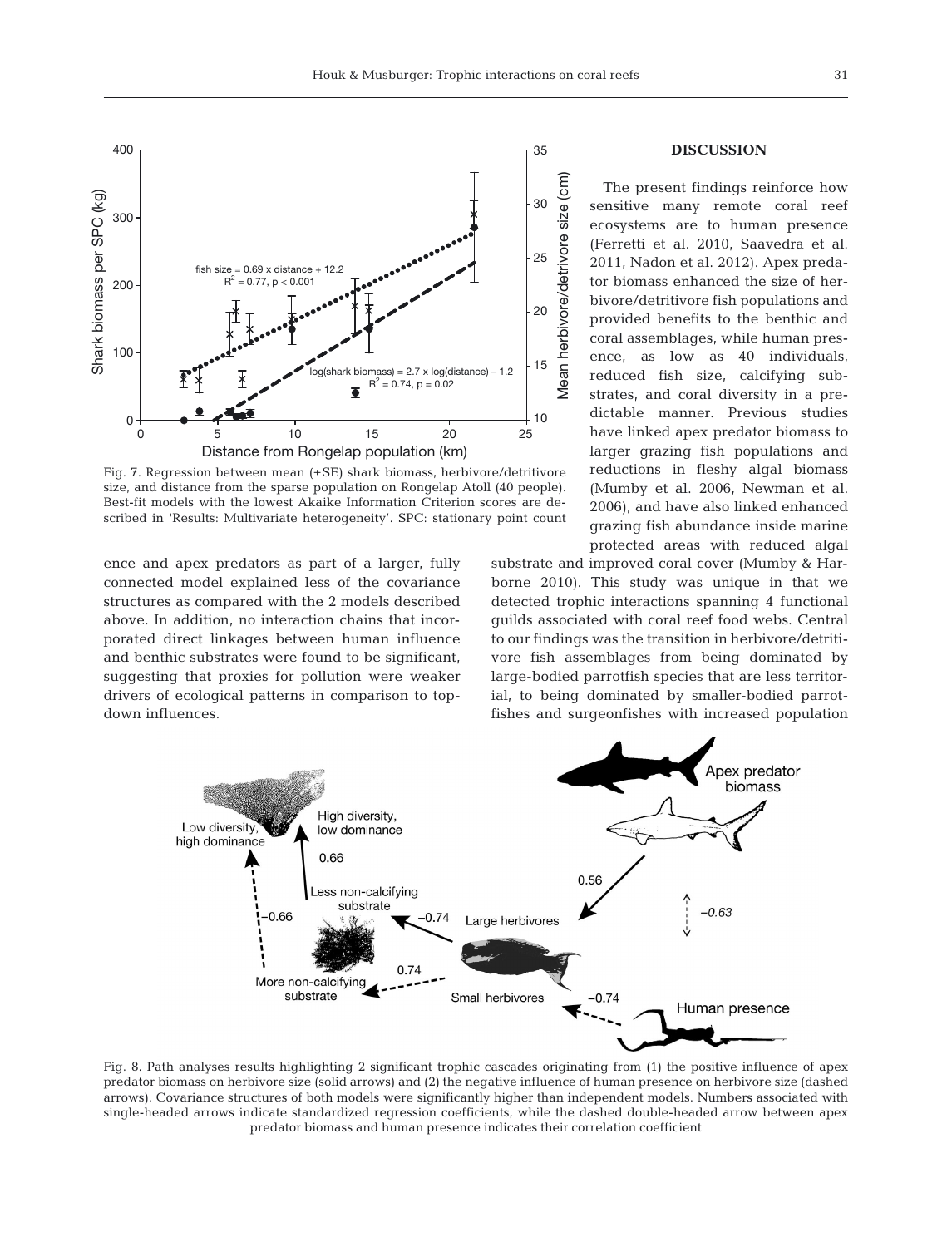densities (DeMartini et al. 2008). Thus, despite maintaining a similar or non-significant decline in overall herbivore assemblage biomass, many small fish had a reduced ecological function as compared with fewer large fish (Lokrantz et al. 2008), and as a result, top-down influences were disproportional drivers of the reported spatial gradients generated across both atolls.

Studies support that human presence acts concomitantly across predator and prey populations on coral reefs, and often represents the strongest driver of coral reef fish populations (Ferretti et al. 2010, Kellner et al. 2010, Williams et al. 2011). However, the negative relationships associated with human presence should be considered alongside the positive relationships that existed between apex predators, prey size, and prey-assemblage composition. Previous studies corroborate with and add detail to our finding that apex predators (1) preferentially selec ted small prey species that are easier to acquire (Emmerson & Raffaelli 2004), (2) can promote diversity by switching their diet based upon prey abundances (Gross et al. 2009), and (3) indirectly provide benefits to larger prey that can escape the risk of predation (Mumby et al. 2006). In turn, larger prey are exponentially more efficient in performing their ecological functions (Lokrantz et al. 2008, Bellwood et al. 2012). Thus, while the roles of humans and apex predators were clearly opposing, predators had more complex interactions within food webs (McCann et al. 1998, Emmerson & Raffaelli 2004). Human interactions were more ubiquitous and focused upon larger fish across all trophic levels that yield a greater payoff, in terms of food and monetary profit. In support of the subtle differences, path analyses found that the strongest trophic interactions originated from either human presence or apex predators (mainly sharks), but no significant model integrated both.

The collective results also provided empirical support describing how species with strong trophic interactions (i.e. species that accounted for high coral coverage or high fish biomass) were critical for maintaining food web structure (McCann et al. 1998, Neutel et al. 2002, Bascompte et al. 2005). As assemblages gravitated towards states with reduced intra-site heterogeneity, opportunistic and/or tolerant species that were less regulated through topdown processes became dominant. Eventually, coral reef assemblages became dominated by small acanthu rids *(Ctenochaetus cyanocheilus)*, non-calcifying substrates, and tolerant corals *(Porites rus),* indicating a reduction in functional resilience (i.e. ecological response time; Elmqvist et al. 2003), synonymous with food web networks that have low return rates to their modeled, stable configuration (i.e. low stability food webs; Neutel et al. 2002, 2007). In this sense, we consider ecological and mathematical stability to be synonymous, with stability being defined by the capacity of trophic guilds to return to stable, functional states following a perturbation (Neutel et al. 2002, 2007, Elmqvist et al. 2003). Therefore, in tegrating empirical data into models that predict stability, return times, and directional transitions may help to evaluate thresholds that are required for resilience.

While not formally approached, the present findings suggested that trophic downgrading contributed to the faster cycling of available nutrients through opportunistic organisms with high assimilation rates (i.e, faster growing turf and fleshy-algae substrates, faster growing acanthurid assemblages; McCook et al. 2001, Choat & Robertson 2002). Freshwater studies found that fish assemblages with faster life cycles and less predator biomass had lower nutrient storage and faster, less continuous nutrient cycling in aquatic food webs (Vanni 2002, Emmerson & Raffaelli 2004, Schmitz et al. 2010). Given that these findings resonate well with other systems and generalized theory (Halaj & Wise 2002, Moore et al. 2004), further study of nutrient and detrital subsidies would also improve our understanding of coral reef trophic interactions.

## **CONCLUSIONS**

For RMI atoll societies, marine resources contribute disproportionally to the livelihood and economic needs of the 68000 inhabitants, as ports have now become established on 9 atolls that facilitate monthly transport of harvested resources to Majuro-based markets. Our ability to understand, translate, and measure the consequences of harvesting regimes is fundamental for their improved management. Ecosystem-level approaches offer an improved perspective for interpreting the nature and magnitude of top-down processes resultant from harvesting. Ecosystem approaches are enhanced through examining remote settings where apex predator populations remain intact because they offer a deeper understanding of the inherent, natural interactions that drive coral reef ecosystems. Expanding the gradient of investigation across more of the remote atolls can help to refine the present relationships and developing thresholds of unacceptable change in the coral reef ecosystems upon which remote atoll societies depend.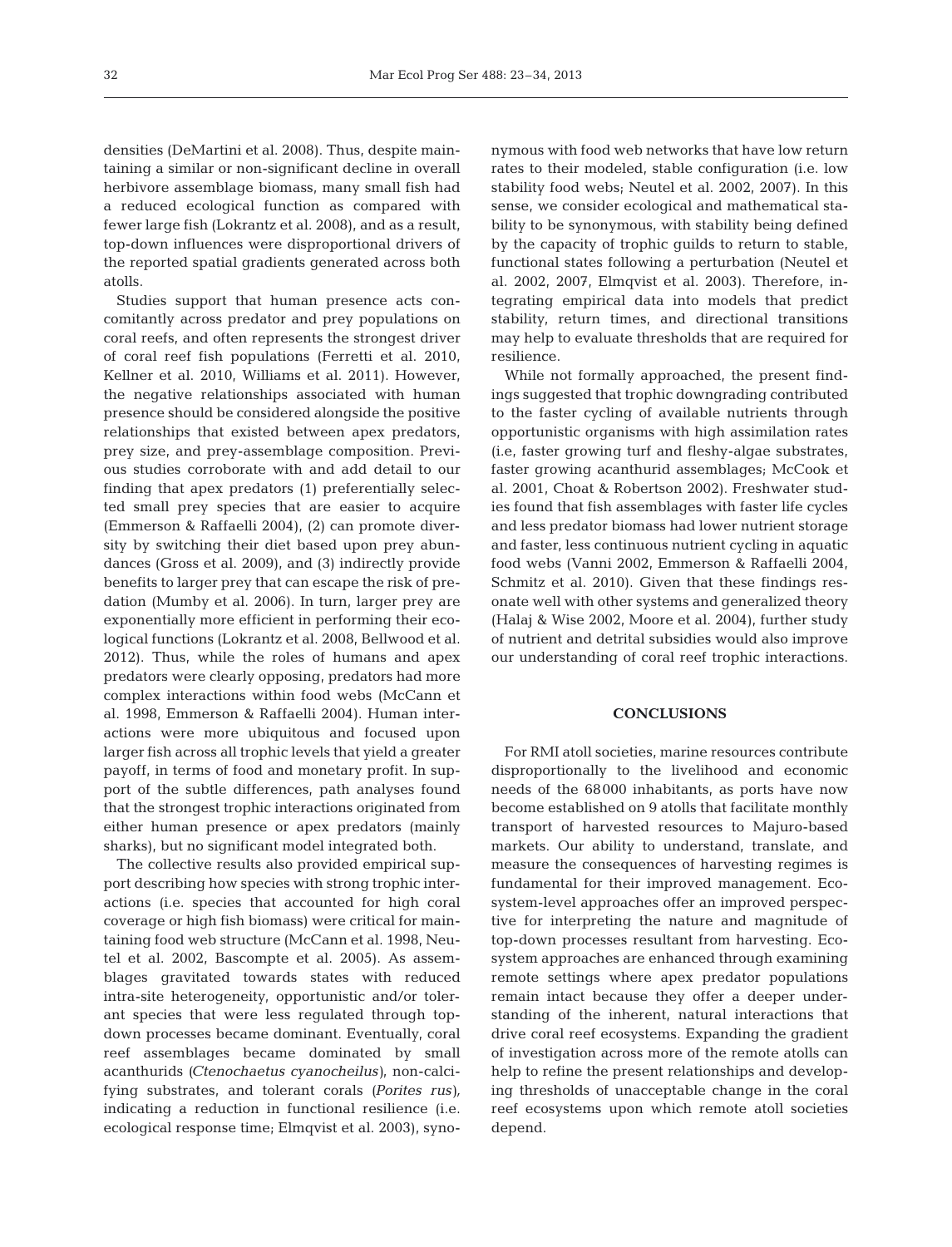*Acknowledgements*. Funding for this research was provided through a grant administered by the Western Pacific Coral Reef Institute, Office of Research and Sponsored Programs, Society, the Marshall Islands Marine Resources Authority, and the College of the Marshall Islands were invaluable partners for all aspects of our project, from planning to fieldwork. Don Hess, Albon Ishoda, Henry Muller, Alex Peters, Kilom Ishiguro, Candice Guavis, and Milner Okney all contributed to ensure project success. Mayor James Matayoshi of Rongelap and the residents of Rongelap Atoll provided extensive logistical assistance for field activities. Finally, we are grateful to Rodney Camacho for assistance with benthic data development. Kommol tata (thank you) to all.

#### LITERATURE CITED

- Anderson M, Gorley R, Clarke K (2008) PERMANOVA+ for PRIMER: guide to software and statistical methods. PRIMER-E, Plymouth
- Antonius A (1999) *[Metapeyssonnelia corallepida](http://dx.doi.org/10.1007/s003380050200)*, a new ➤ coral-killing red alga on Caribbean Reefs. Coral Reefs 18: 301−301
- Antonius A (2001) *[Pneophyllum conicum](http://dx.doi.org/10.1007/s003380000126)*, a coralline red ➤ alga causing coral reef-death in Mauritius. Coral Reefs 19: 418−418
- ► [Baird AH, Guest JR, Willis BL \(2009\) Systematic and biogeo](http://dx.doi.org/10.1146/annurev.ecolsys.110308.120220)graphical patterns in the reproductive biology of scleractinian corals. Annu Rev Ecol Evol Syst 40: 551−571
- ► [Bascompte J, Melián CJ, Sala E \(2005\) Interaction strength](http://dx.doi.org/10.1073/pnas.0501562102) combinations and the overfishing of a marine food web. Proc Natl Acad Sci USA 102:5443-5447
	- Beger M, Jacobson D, Pinca S, Richards Z and others (2008) The state of coral reef ecosystems of the Republic of the Marshall Islands. In:Waddell JE, Clarke AM (eds) The state of coral reef ecosystems of the United States and Pacific Freely Associated States:2008. National Oceanic and Atmospheric Administration, Silver Springs, MD, p 387–417
- ► [Bellwood DR, Hoey AS, Hughes TP \(2012\) Human activity](http://dx.doi.org/10.1098/rspb.2011.1906) selectively impacts the ecosystem roles of parrotfishes on coral reefs. Proc R Soc Lond B Biol Sci 279: 1621−1629
	- Bohnsack JA, Bannerot SP (1986) A stationary visual census technique for quantatively assessing community structure of coral reef fishes. National Oceanic and Atmospheric Administration Technical Report NMFS 41, Washington, DC
	- Box GEP, Cox DR (1964) An analysis of transformations. J R Stat Soc B 26:211-252
	- Choat JH, Robertson DR (2002) Age-based studies on coral reef fishes. In: Sale P (ed) Coral reef fishes: dynamics and diversity in a complex ecosystem. Academic Press, San Diego, CA, p 57–80
- [DeMartini EE, Friedlander AM, Sandin SA, Sala E \(2008\)](http://dx.doi.org/10.3354/meps07501) ➤ Differences in fish-assemblage structure between fished and unfished atolls in the northern Line Islands, central Pacific. Mar Ecol Prog Ser 365: 199−215
- ► [Elmqvist T, Folke C, Nystrom M, Peterson G, Bengtsson J,](http://dx.doi.org/10.1890/1540-9295(2003)001[0488%3ARDECAR]2.0.CO%3B2) Walker B, Norberg J (2003) Response diversity, ecosystem change, and resilience. Front Ecol Environ 1:488−494
- [Emmerson MC, Raffaelli D \(2004\) Predator−prey body size,](http://dx.doi.org/10.1111/j.0021-8790.2004.00818.x) ➤ interaction strength and the stability of a real food web. J Anim Ecol 73: 399−409
- ► [Estes JA, Terborgh J, Brashares JS, Power ME and others](http://dx.doi.org/10.1126/science.1205106) (2011) Trophic downgrading of planet earth. Science 333: 301–306
- University of Guam. The Marshall Islands Conservation  $\blacktriangleright$  [Ferretti F, Worm B, Britten GL, Heithaus MR, Lotze HK](http://www.ncbi.nlm.nih.gov/entrez/query.fcgi?cmd=Retrieve&db=PubMed&list_uids=20528897&dopt=Abstract) (2010) Patterns and ecosystem consequences of shark declines in the ocean. Ecol Lett 13: 1055−1071
	- [Friedlander AM, DeMartini EE \(2002\) Contrasts in density,](http://dx.doi.org/10.3354/meps230253) ➤ size, and biomass of reef fishes between the northwestern and the main Hawaiian islands: the effects of fishing down apex predators. Mar Ecol Prog Ser 230:253−264
	- [Friedlander AM, Sandin SA, DeMartini EE, Sala E \(2010\)](http://dx.doi.org/10.3354/meps08634) ➤ Spatial patterns of the structure of reef fish assemblages at a pristine atoll in the central Pacific. Mar Ecol Prog Ser 410: 219−231
	- ▶ [Graham N, Dulvy N, Jennings S, Polunin N \(2005\) Size](http://dx.doi.org/10.1007/s00338-004-0466-y)spectra as indicators of the effects of fishing on coral reef fish assemblages. Coral Reefs 24: 118−124
	- ► Gross T, Rudolf L, Levin SA, Dieckmann U (2009) Generalized models reveal stabilizing factors in food webs. Science 325: 747−750
	- ► Halaj J, Wise DH (2002) Impact of a detrital subsidy on trophic cascades in a terrestrial grazing food web. Ecology 83: 3141−3151
	- ► [Hiatt RW, Strasburg DW \(1960\) Ecological relationships of](http://dx.doi.org/10.2307/1942181) the fish fauna on coral reefs of the Marshall Islands. Ecol Monogr 30:65-127
	- ► [Houk P, van Woesik R \(2006\) Coral reef benthic video sur](http://dx.doi.org/10.1353/psc.2006.0005)veys facilitate long-term monitoring in the commonwealth of the Northern Mariana Islands: toward an optimal sampling strategy. Pac Sci 60: 177−189
	- ► [Houk P, van Woesik R \(2010\) Coral assemblages and reef](http://dx.doi.org/10.1111/j.1439-0485.2009.00301.x) growth in the Commonwealth of the Northern Mariana Islands (Western Pacific Ocean). Mar Ecol 31: 318−329
	- ► [Houk P, Musburger C, Wiles P \(2010\) Water quality and her](http://dx.doi.org/10.1371/journal.pone.0013913)bivory interactively drive coral-reef recovery patterns in American Samoa. PLoS ONE 5:e13913
	- [Keats DW, Chamberlain YM, Baba M \(1997\)](http://dx.doi.org/10.1515/botm.1997.40.1-6.263) *Pneophyllum* ➤ *conicum* (Dawson) comb. nov. (Rhodophyta, Corallina ceae), a widespread Indo-Pacific non-geniculate coral line alga that overgrows and kills live coral. Bot Mar 40:263−279
	- ▶ [Kellner JB, Litvin SY, Hastings A, Micheli F, Mumby PJ](http://dx.doi.org/10.1890/09-1217.1) (2010) Disentangling trophic interactions inside a Carib bean marine reserve. Ecol Appl 20: 1979−1992
	- ► [Knip DM, Heupel MR, Simpfendorfer CA \(2012\) Evaluating](http://dx.doi.org/10.1016/j.biocon.2012.01.008) marine protected areas for the conservation of tropical coastal sharks. Biol Conserv 148: 200−209
	- ► [Knowlton N, Jackson JBC \(2008\) Shifting baselines, local](http://dx.doi.org/10.1371/journal.pbio.0060054) impacts, and global change on coral reefs. PLoS Biol 6:e54
	- ▶ [Kohler KE, Gill SM \(2006\) Coral point count with Excel](http://dx.doi.org/10.1016/j.cageo.2005.11.009) extensions (CPCe): A visual basic program for the determination of coral and substrate coverage using random point count methodology. Comput Geosci 32: 1259−1269
	- [Lokrantz J, Nystrom M, Thyresson M, Johansson C \(2008\)](http://dx.doi.org/10.1007/s00338-008-0394-3) ➤ The non-linear relationship between body size and function in parrotfishes. Coral Reefs 27: 967−974
	- ▶ [McCann K, Hastings A, Huxel GR \(1998\) Weak trophic](http://dx.doi.org/10.1038/27427) interactions and the balance of nature. Nature 395: 794−798
	- ▶ [McClanahan TR, Graham NAJ, Calnan JM, MacNeil MA](http://dx.doi.org/10.1890/06-1450) (2007) Toward pristine biomass: reef fish recovery in coral reef marine protected areas in Kenya. Ecol Appl 17:1055−1067
	- ▶ [McCook L, Jompa J, Diaz-Pulido G \(2001\) Competition](http://dx.doi.org/10.1007/s003380000129)